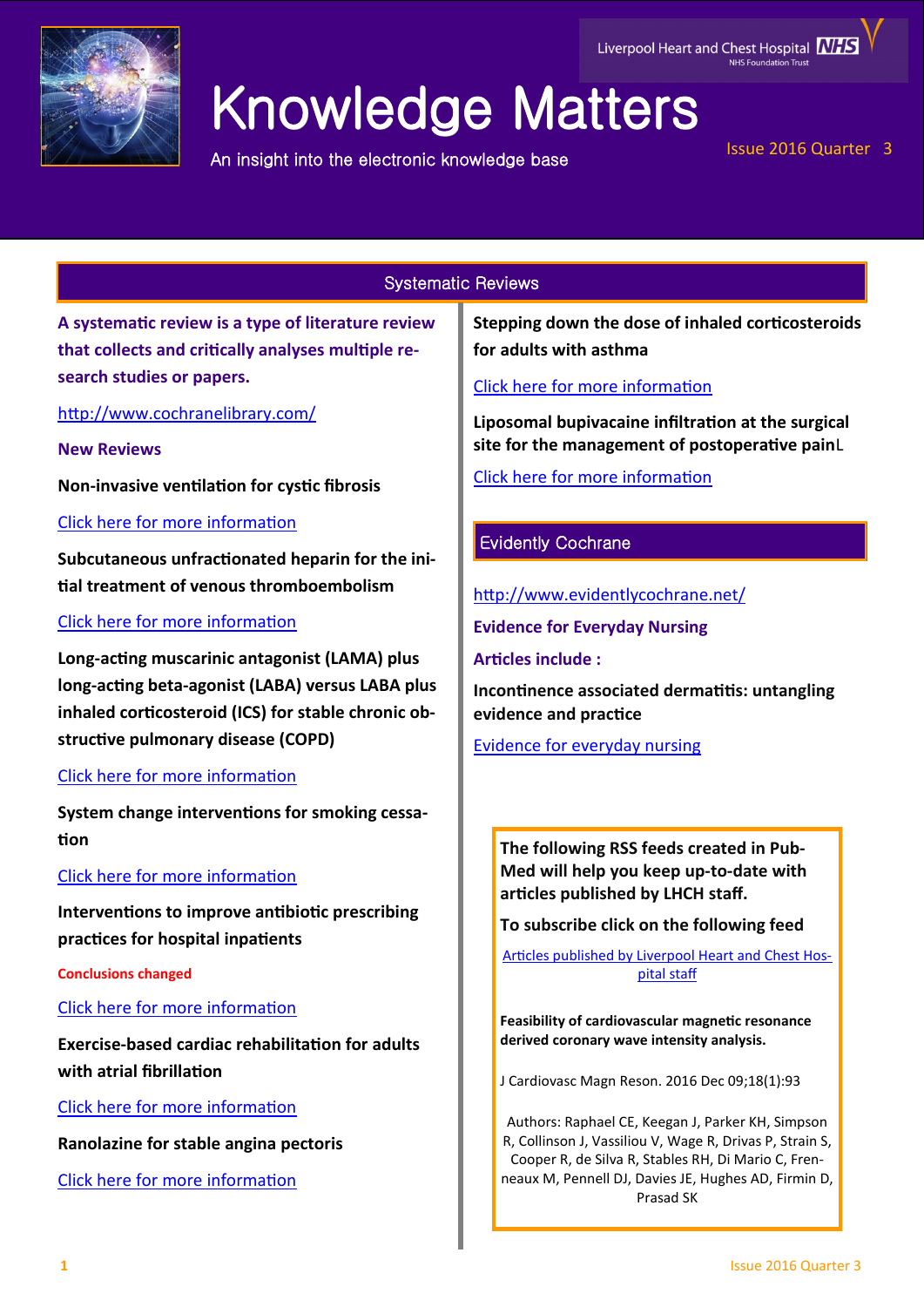## Top Sites to Browse

# American College of Cardiology

## <http://www.acc.org/>

#### **Latest news**

**Direct Admission vs. Interhospital Transfer for PCI in STEMI** 

**Revised Framingham Stroke Risk Profile to Reflect Trends** 

[Click here for more information](http://www.acc.org/#sort=%40fcommonsortdate86069%20descending) 

## **Guidelines**

**ACC/AHA Special Report: Clinical Practice Guideline Implementation Strategies: A Summary of Systematic Reviews by the NHLBI Implementation Science Work Group**

[Click here for more information](http://www.acc.org/guidelines#sort=%40foriginalz32xpostedz32xdate86069%20descending&f:@fdocumentz32xtype86069_670363a472df42e3adff1c75ae78b00f=[Guidelines]http://www.acc.org/guidelines) 

## **Chest**

<http://www.chestjournal.org/>

**Recent articles** 

**GOLD 2017: A New Report**

**Comparative Effectiveness and Safety of Preoperative Lung Localization for Pulmonary Nodules:** A Systematic Review and Meta-analysis

**Septic Shock Surveillance: Critically Important but Not Straightforward**

**Hospital Volume and Outcomes of Robot-Assisted Lobectomies**

#### [Click here for latest issue](http://journal.publications.chestnet.org/issue.aspx)

#### **Latest Guidelines**

**Liberation From Mechanical Ventilation in Critically Ill Adults:**

**Chronic Cough Due to Gastroesophageal Reflux in Adults**

[Click here for all guidelines](http://journal.publications.chestnet.org/ss/guidelines.aspx)

## Heart on-line

<http://heart.bmjjournals.com/>

**Heartbeat Diabetes and heart failure**

**Education in Heart Mitochondrial disease and the heart**

[Click here for more information](http://heart.bmj.com/content/current)

## Theheart.org

#### [www.theheart.org](http://www.theheart.org/)

**ICD Shocks, Needed or Not, 'Trigger a Cascade of Procedures'**

**New Link Between Cardiac Disease and Brain Injury**

**Even Low Coronary Calcium Scores in Young Adults Predict CHD Risk: CARDIA**

[Click here for more information](http://www.medscape.com/cardiology?t=1)

#### BMJ

[BMJ evidence](http://plus.mcmaster.ca/EvidenceUpdates/Default.aspx)-centre

**BMJ Evidence Updates** alert you of important new research about the diagnosis, treatment, prognosis, aetiology and economics of medical conditions

[Click here to register](http://plus.mcmaster.ca/EvidenceUpdates/Registration.aspx)

## European Society of Cardiology

[http://www.escardio.org](http://www.escardio.org/Pages/index.aspx)

#### **E-Journal of Cardiology Practice**

**Cardiac dysfunction and athletes heart: New insights into pathophysiology and treatment** 

**Spontaneous coronary artery dissection**

[Click here for latest articles](http://www.escardio.org/Journals/E-Journal-of-Cardiology-Practice)

**Guidelines—& Scientific documents [http://www.escardio.org/Guidelines/Clinical](http://www.escardio.org/Guidelines/Clinical-Practice-Guidelines)-Practice-[Guidelines](http://www.escardio.org/Guidelines/Clinical-Practice-Guidelines)**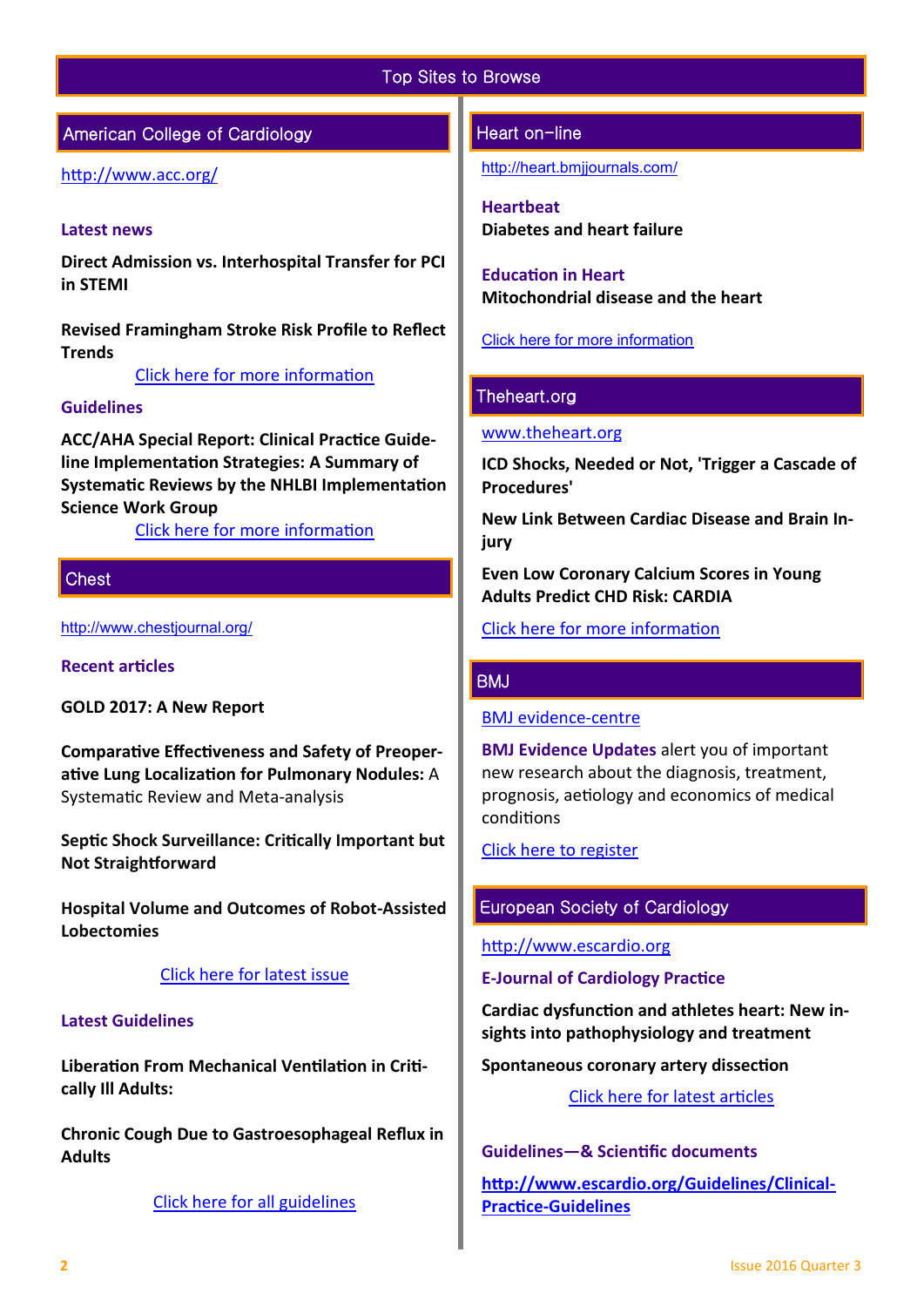# **NICE**

## <http://www.nice.org.uk/>

**The National Institute for Health and Care Excellence (NICE)** provides guidance, advice, quality standards and information services for health, public health and social care.

Also contains resources to help maximise use of evidence and guidance.

#### **NICE Newsletters, Alerts & Awareness Services**

[Latest newsletters and alerts](http://www.nice.org.uk/news/nice-newsletters-and-alerts)

#### **Savings and productivity collection**

[Click here for a suite of resources that can help you](https://www.nice.org.uk/about/What-we-do/Our-Programmes/Savings-And-Productivity-Collection)  [save money and make productivity gains at work](https://www.nice.org.uk/about/What-we-do/Our-Programmes/Savings-And-Productivity-Collection)

#### **Learning resources**

**NICE** has developed a range of **online learning resources** in collaboration with partners and has identified a range of additional tools to support implementation of NICE guidance.

Using the online education modules will enable you to:

- keep up to date with recent evidence as summarised in the relevant NICE guidance
- challenge misconceptions about putting the guidance into practice
- apply your newly acquired knowledge in your practice and to address any potential barriers
- reflect and compare your own practice with the NICE recommendations

#### **The tools are free to use and open to all.**

Education-learning-and-professional-[development/](https://www.nice.org.uk/About/What-we-do/Into-practice/Education-learning-and-professional-development/Online-learning) Online-[learning](https://www.nice.org.uk/About/What-we-do/Into-practice/Education-learning-and-professional-development/Online-learning)

# UpToDate®

**Whats New** the editors select a small number of the most important updates across a variety of clinical specialities.

[Whats new in cardiovascular medicine](http://www.uptodate.com/contents/whats-new-in-cardiovascular-medicine)

[Whats new in drug therapy](http://www.uptodate.com/contents/whats-new-in-drug-therapy)

[What's new in pulmonary, critical care](http://www.uptodate.com/contents/whats-new-in-pulmonary-critical-care-and-sleep-medicine)

[What's new in infectious diseases](http://www.uptodate.com/contents/whats-new-in-infectious-diseases)

[What's new in palliative care](http://www.uptodate.com/contents/whats-new-in-palliative-care)

[What's new in oncology](http://www.uptodate.com/contents/whats-new-in-oncology)

[What's new in hospital medicine](http://www.uptodate.com/contents/whats-new-in-hospital-medicine)

[what's new in endocrinology and diabetes mellitus](http://www.uptodate.com/contents/whats-new-in-endocrinology-and-diabetes-mellitus)

## HQIP –Audit

<http://www.hqip.org.uk/>

**The Healthcare Quality Improvement Partnership (HQIP)** is an independent organisation led by the Academy of Medical Royal Colleges, The Royal College of Nursing and National Voices.

HQIP aims to improve health outcomes by enabling those who commission, deliver and receive healthcare to measure and improve our healthcare services.

#### **News, events & blogs**

[Click here for news releases](http://www.hqip.org.uk/news-releases/)

## Advisory Board

#### [http://www.advisoryboardcompany.com](http://www.advisoryboardcompany.com/)

**The Advisory Board Company** is a global research, consulting, and technology firm helping hospital and health system leaders improve the quality and efficiency of patient care. We provide strategic guidance, actionable insights, and comprehensive implementation and management services.

#### **Latest Insights**

[Click here for latest news](http://www.advisory.com/International)

 *(Please speak to Maureen Horrigan, to register)*